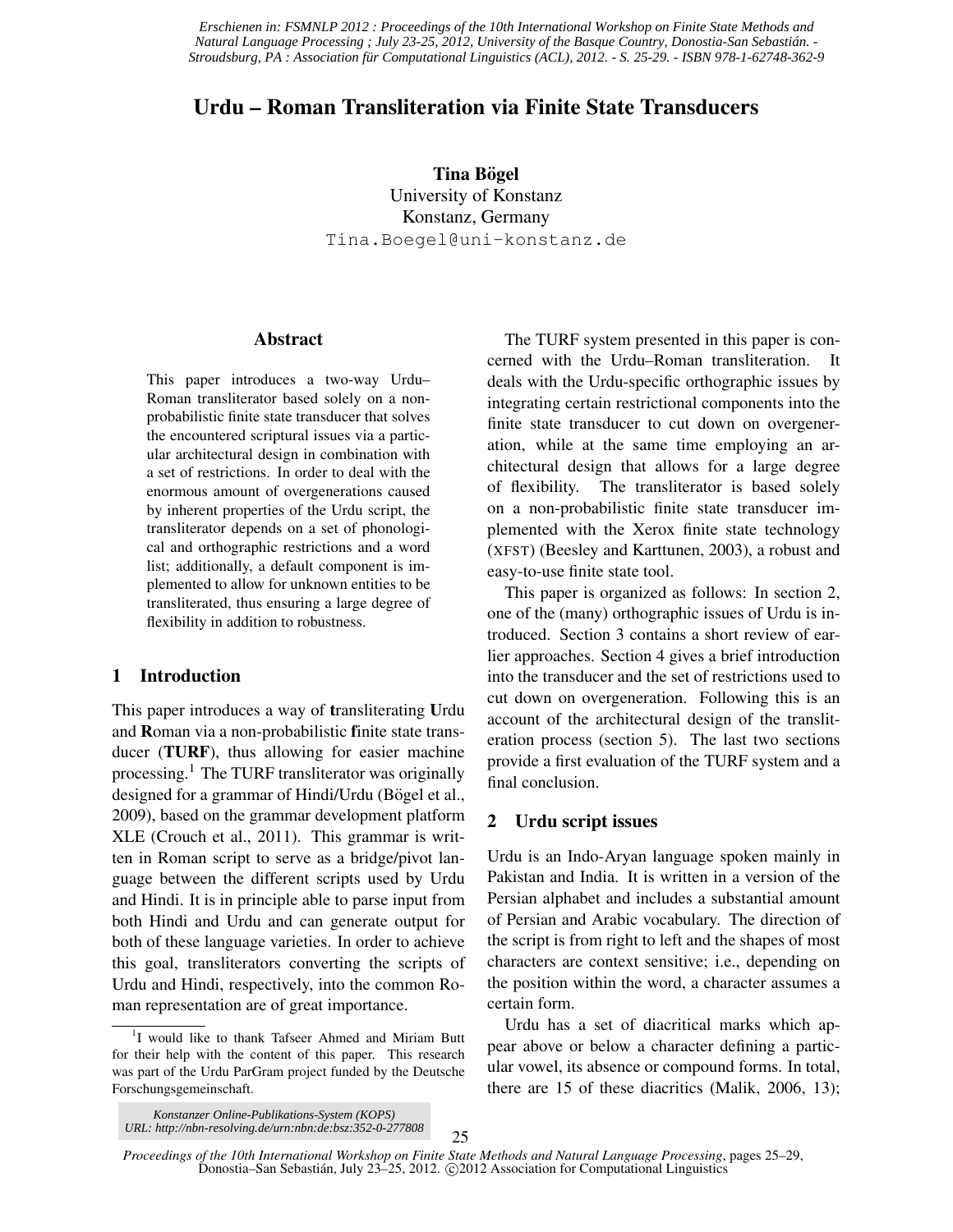| $\cup$ + diacritic | Name       | Roman transliteration |  |
|--------------------|------------|-----------------------|--|
| ا ت                | Zabar      | ba                    |  |
| ٻ                  | <b>Zer</b> | bi                    |  |
| ٽ                  | Pesh       | bu                    |  |
| ٠,                 | Tashdid    | bb                    |  |

the four most frequent ones are shown in Table 1 in combination with the letter  $\rightarrow$  'b'.

Table 1: The four most frequently used diacritics

When transliterating from the Urdu script to another script, these diacritics present a huge problem because in standard Urdu texts, the diacritics are rarely used. Thus, for example, we generally are only con $f$  fronted with the letter  $\frac{1}{2}$  'b' and have to guess at the propuncition that was intended. Take  $\alpha$  a the the pronunciation that was intended. Take, e.g., the following example, where the word A J» kuttA 'dog'  $\ddot{\cdot}$ is to be transliterated. Without diacritics, the word consists of three letters: *k*, *t* and *A*. If in the case of transliteration, the system takes a guess at possible short vowels and geminated consonants, the output contains multiple possibilities ((1)).

(1) 
$$
\begin{array}{ll}\n\text{fst[1]: up} \\
\text{kuttA} \\
\text{kuttA} \\
\text{kittA} \\
\text{kittA} \\
\text{kattA} \\
\text{kattA} \\
\text{kattA} \\
\text{kattA} \\
\text{kattA}\n\end{array}
$$

In addition to the correct transliteration *kuttA*, the transliterator proposes five other possibilities for the missing diacritics. These examples show that this property of the Urdu script makes it extremely difficult for any transliterator to correctly transliterate undiacriticized input without the help of word lists.

# 3 Earlier approaches

Earlier approaches to Urdu transliteration almost always have been concerned with the process of transliterating Urdu to Hindi *or* Hindi to Urdu (see, e.g., Lehal and Saini (2010) (Hindi  $\rightarrow$  Urdu), Malik et al. (2009) (Urdu  $\rightarrow$  Hindi), Malik et al.  $(2010)$  (Urdu  $\rightarrow$  Roman) or Ahmed (2009) (Roman  $\rightarrow$  Urdu). An exception is Malik (2006), who explored the general idea of using finite state transducers and an intermediate/pivot language to deal with the issues of the scripts of Urdu and Hindi.

All of these approaches are highly dependent on word lists due to the properties of the Urdu script and the problems arising with the use of diacritics. Most systems dealing with undiacriticized input are faced with low accuracy rates: The original system of Malik (2006), e.g., drops from approximately 80% to 50% accuracy (cf. Malik et al. (2009, 178)) – others have higher accuracy rates at the cost of being unidirectional.

While Malik et al. (2009) have claimed that the non-probabilistic finite state model is not able to handle the orthographic issues of Urdu in a satisfying way, this paper shows that there are possibilities for allowing a high accuracy of interpretation, even if the input text does not include diacritics.

# 4 The TURF Transliterator

The TURF transliterator has been implemented as a non-probabilistic finite state transducer compiled with the lexc language (Lexicon Compiler), which is explicitly designed to build finite state networks and analyzers (Beesley and Karttunen, 2003, 203). The resulting network is completely compatible with one that was written with, e.g., regular expressions, but has the advantage in that it is easily readable. The transliteration scheme used here was developed by Malik et al. (2010), following Glassman (1986).

As has been shown in section 1, Urdu transliteration with simple character-to-character mapping is not sufficient. A default integration of short vowels and geminated consonants will, on the other hand, cause significant overgeneration. In order to reduce this overgeneration and to keep the transliterator as efficient as possible, the current approach integrates several layers of restrictions.

## 4.1 The word list

When dealing with Urdu transliteration it is not possible to *not* work with a word list in order to exclude a large proportion of the overgenerated output. In contrast to other approaches, which depend on Hindi or Urdu wordlists, TURF works with a Roman wordlist. This wordlist is derived from an XFST finite state morphology (Bögel et al.,  $2007$ ) independently created as part of the Urdu ParGram development effort for the Roman intermediate language (Bögel et al., 2009).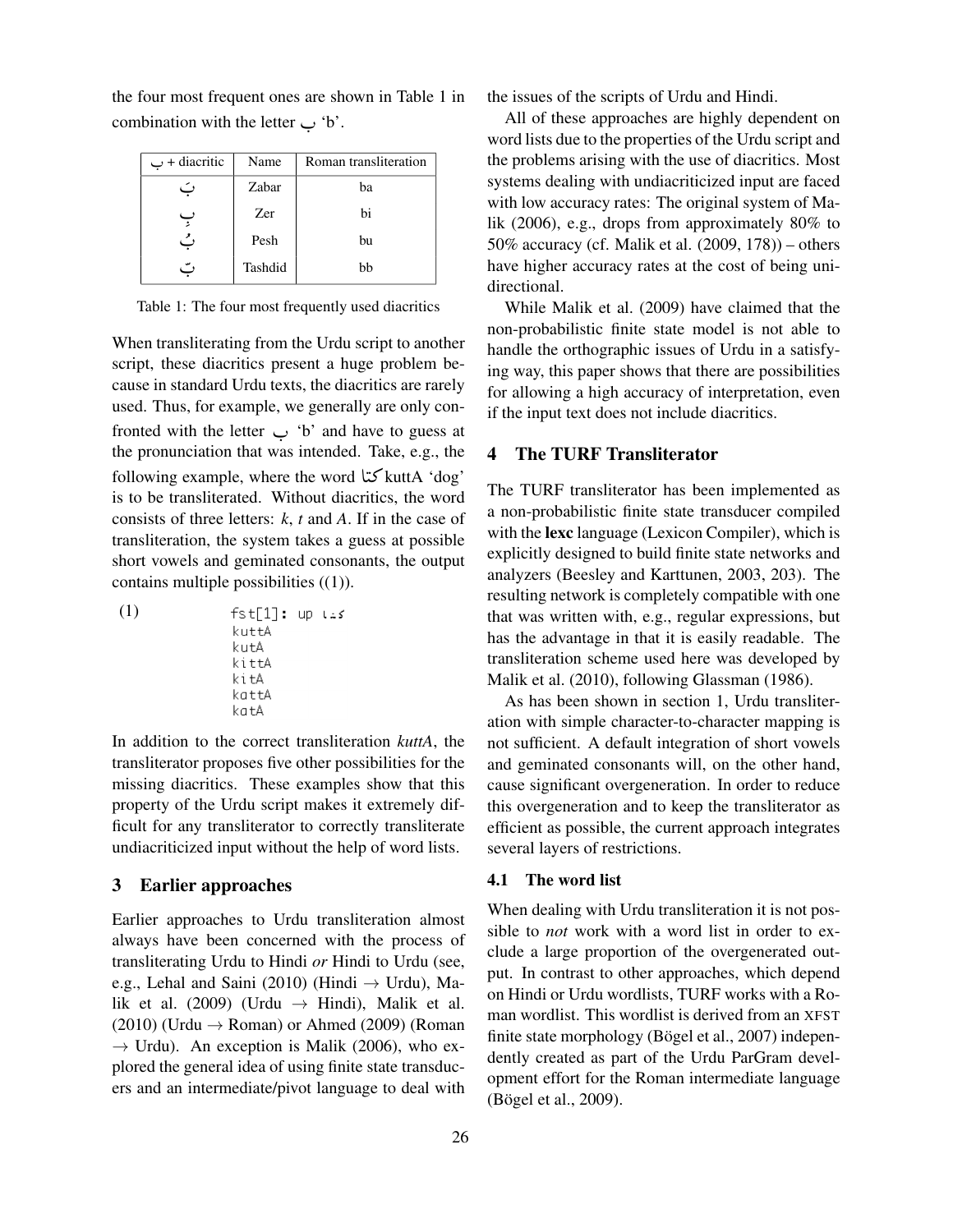#### 4.2 Regular expression filters

The regular expression filters are based on knowledge about the phonotactics of the language and are a powerful tool for reducing the number of possibilities proposed by the transliterator. As a concrete example, consider the filter in (2).

(2) [ ∼[ y A [a |i |u] ]]

In Urdu a combination of *[ y A short vowel ]* is not allowed ( $\sim$ ). A filter like in (2) can thus be used to disallow any generations that match this sequence.

### 4.3 Flag diacritics

The XFST software also provides the user with a method to store 'memory' within a finite state network (cf. Beesley and Karttunen (2003, 339)). These so-called *flag diacritics* enable the user to enforce desired constraints within a network, keeping the transducers relatively small and simple by removing illegal paths and thus reducing the number of possible analyses.

# 5 The overall TURF architecture

However, the finite state transducer should also be able to deal with unknown items; thus, the constraints on transliteration should not be too restrictive, but should allow for a default transliteration as well. Word lists in general have the drawback that a matching of a finite state transducer output against a word list will delete any entities not on the word list. This means that a methodology needs to be found to deal with unknown but legitimate words without involving any further (non-finite state) software. Figure 1 shows the general architecture to achieve this goal. For illustrative purposes two words are transliterated: كت kitAb 'book' and كتاب, which<br>transliterates to an unknown word kt, potentially A  $\ddot{ }$ transliterates to an unknown word *kt*, potentially having the surface forms *kut, kat* or *kit*.

# 5.1 Step 1: Transliteration Part 1

The finite state transducer itself consists of a network containing the Roman–Urdu character mapping with the possible paths regulated via flag diacritics. Apart from these regular mappings, the network also contains a default Urdu and a default Roman component where the respective characters are simply matched against themselves (e.g. k:k, r:r). On top of this network, the regular expression filters provide further restrictions for the output form.



کتاب and کت and Sigure 1: Transliteration of A :

The Urdu script default 1-1 mappings are marked with a special identification tag ([+Uscript]) for later processing purposes. Thus, an Urdu script word will not only be transliterated into the corresponding Roman script, but will also be 'transliterated' into itself plus an identificational tag.

The output of the basic transliterator shows part of the vast overgeneration caused by the underspecified nature of the script, even though the restricting filters and flags are compiled into this component.

## 5.2 Step 2: Word list matching and tag deletion

In step 2, the output is matched against a Roman word list. In case there is a match, the respective word is tagged [+match]. After this process, a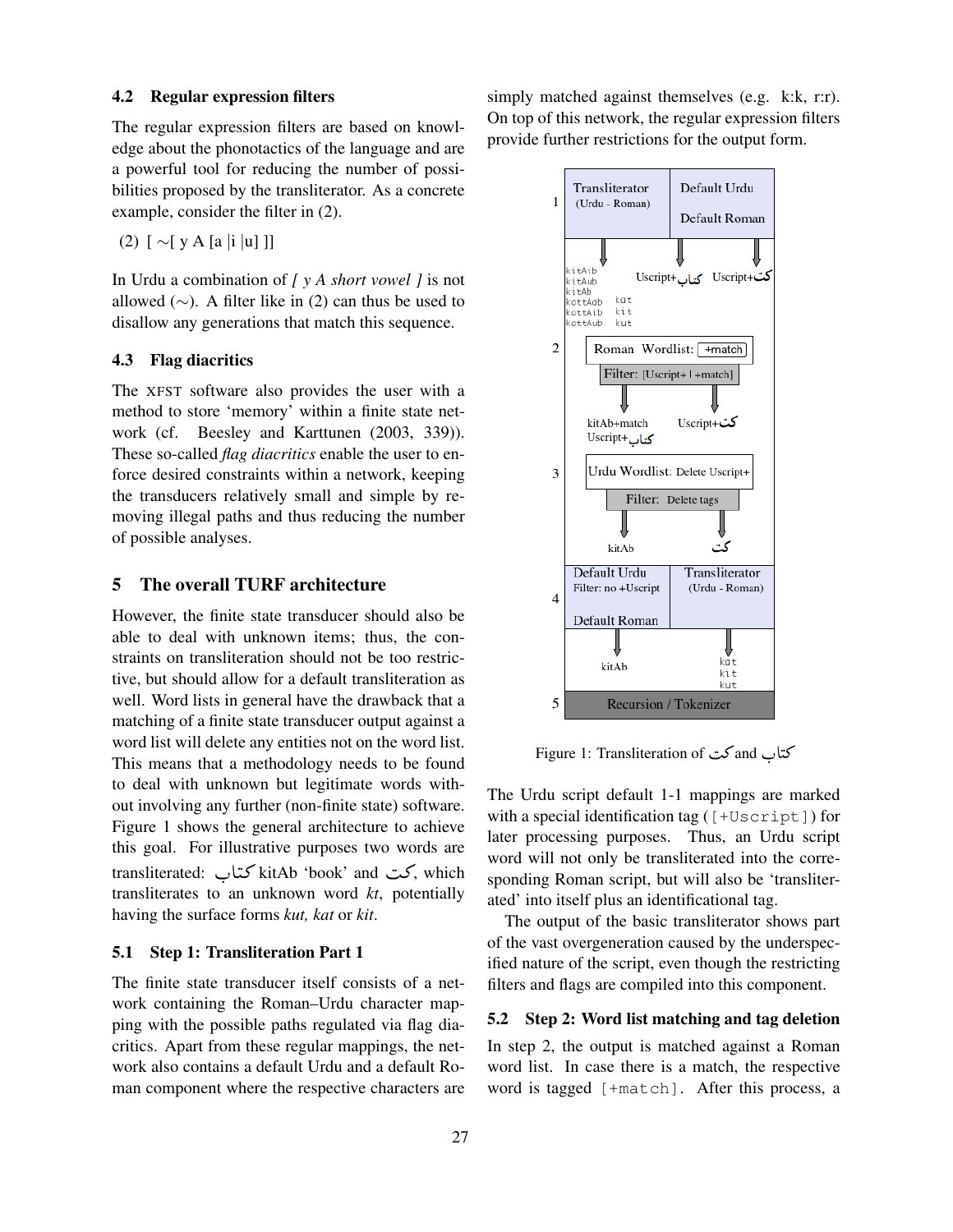filter is applied, erasing all output forms that contain neither a [+match] nor a [Uscript+] tag. This way we are left with two choices for the word كتاب<br>one transliterated 'matched' form and and data when A  $\ddot{\ddot{\ }}$ – one transliterated 'matched' form and one default Urdu form – while the word  $\sum$ is left with only the default Urdu form.

# 5.3 Step 3: Distinguishing unknown and overgenerated entities

The Urdu word list applied in step 3 is a transliteration of the original Roman word list (4.1), which was transliterated via the TURF system. Thus, the Urdu word list is a mirror image of the Roman word list. During this step, the Urdu script words are matched against the Urdu word list, this time *deleting* all the words that *find* a match. As was to be expected from matching against a mirror word list of the original Roman word list, all of the words that found a match in the Roman word list will also find a match in the Urdu word list, while all unknown entities fail to match. As a result, any Urdu script version of an already correctly transliterated word is deleted, while the Urdu script unknown entity is kept for further processing – the system has now effectively separated known from unknown entities.

In a further step, the tags of the remaining entities are deleted, which leaves us with the correct transliteration of the known word *kitAb* and the unknown Urdu script word  $\sim$ .

# 5.4 Step 4: Transliteration Part 2

The remaining words are once again sent into the finite state transducer of step 1. The Roman transliteration *kitAb* passes unhindered through the Default Roman part. The Urdu word on the other hand is transliterated to all possible forms (in this case three) within the range of the restrictions applied by flags and filters.

### 5.5 Step 5: Final adjustments

Up to now, the transliterator is only applicable to single words. With a simple (recursive) regular expression it can be designed to apply to larger strings containing more than one word.

The ouput can then be easily composed with a standard tokenizer (e.g. Kaplan (2005)) to enable smooth machine processing.

# 6 Evaluation

A first evaluation of the TURF transliterator with unseen texts resulted in an accuracy of 86%, if the input was *not* diacriticized. The accuracy rate for undiacriticized text always depends on the size of the word list. The word list used in this application is currently being extended from formerly 20.000 to 40.000 words; thus, a significant improvement of the accuracy rate can be expected within the next few months.

If the optional inclusion of short vowels is removed from the network, the accuracy rate for diacriticized input is close to 97%.

When transliterating from Roman to Urdu, the accuracy rate is close to a 100%, iff the Roman script is written according to the transliteration scheme proposed by Malik et al. (2010).

| Transliteration   | $U \rightarrow R$ | $U \rightarrow R$ | $R \rightarrow U$ |
|-------------------|-------------------|-------------------|-------------------|
| Input             | diacritics        | no diacritics     |                   |
| <b>Diacritics</b> | opt. / compuls.   | optional          |                   |
| Accuracy          | $86\% + 97\%$     | 86%               | $\sim 100\%$      |

Table 2: Accuracy rates of the TURF transliterator

## 7 Conclusion

This paper has introduced a finite state transducer for Urdu  $\leftrightarrow$  Roman transliteration. Furthermore, this paper has shown that it is possible for applications based *only* on non-probabilistic finite state technology to return output with a high state-of-theart accuracy rate; as a consequence, the application profits from the inherently fast and small nature of finite state transducers.

While the transliteration from Roman to Urdu is basically a simple character to character mapping, the transliteration from Urdu to Roman causes a substantial amount of overgeneration due to the underspecified nature of the Urdu script. This was solved by applying different layers of restrictions.

The specific architectural design enables TURF to distinguish between unknown-to-the-word-list and overgenerated items; thus, when matched against a word list, unknown items are not deleted along with the overgenerated items, but are transliterated along with the known items. As a consequence, a transliteration is always given, resulting in an efficient, highly accurate and robust system.